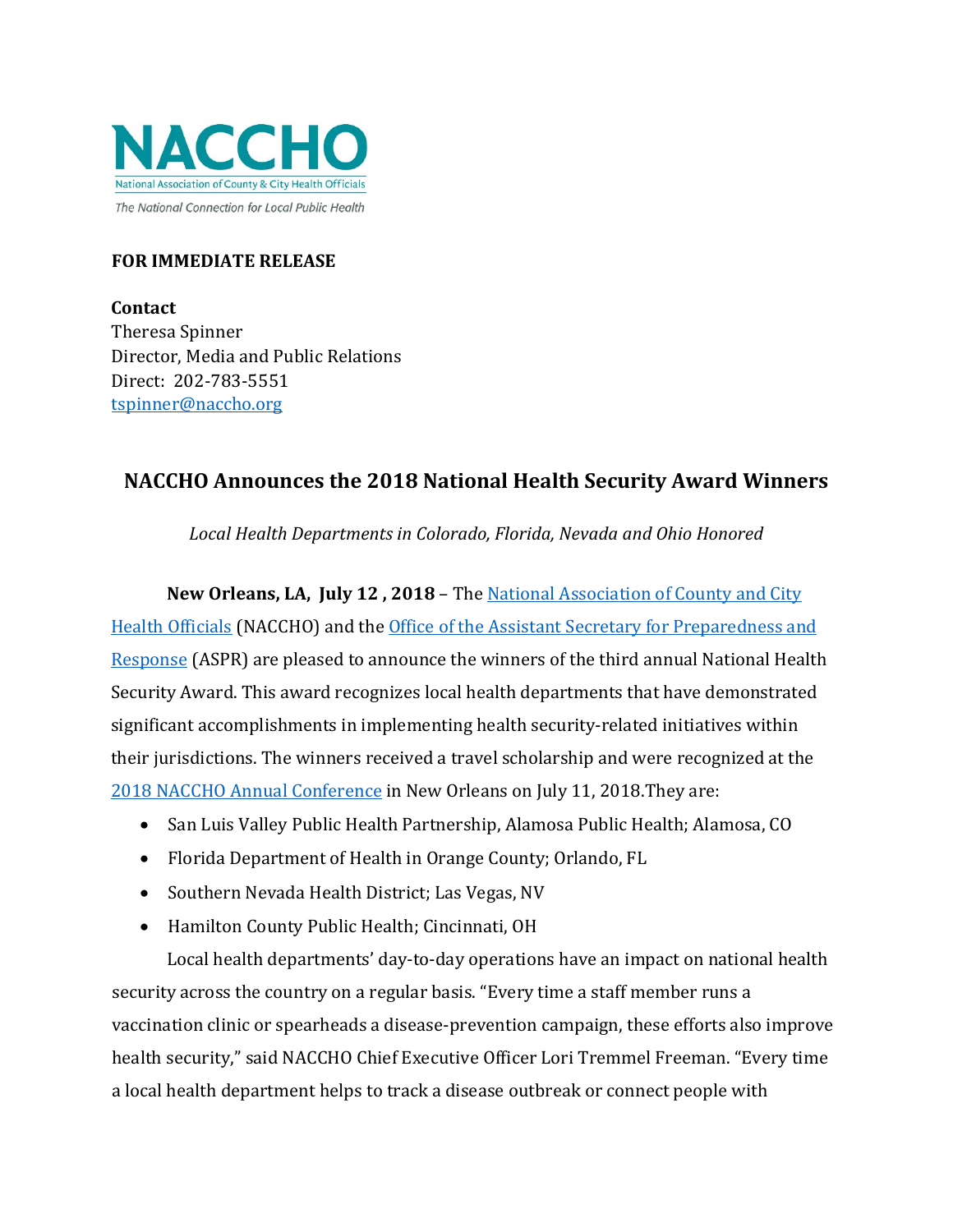personal health services, like preventive or health promotion services, the agency gives health security a direct boost. Advancing our national health security is a vital component for all of the nation's local health departments."

"This award recognizes the essential role of local public health departments in ensuring our country's health security," added Dr. Robert Kadlec, HHS Assistant Secretary for Preparedness and Response. "The leadership, innovation, and dedication shown by these recipients and many others across the country translates into lives saved.

## **CATEGORY: CREATION OF A REGIONAL DISASTER HEALTH RESPONSE SYSTEM**

*San Luis Valley Public Health Partnership, Alamosa Public Health (Alamosa, CO)*

The San Luis Valley Public Health Partnership (SLVPHP) is a coalition of six local public health agency (LPHA) directors and regional shared staff. "The partnership's mission is to develop and implement shared public health services to improve health outcomes. In this rural area, we rely on each other in so many ways," said Kimberly Bryant, Partnership Coordinator. "Working together as a region has built trust and a greater sense of security as we call on others' resources and expertise when needed, and helps us develop stronger relationships with our community partners. Creating a regional organization based on collaborative leadership draws good people to it. Community partners reach a little further across the table with partners they trust. When we cooperate with good intentions and attitudes, others want to work with us to strengthen our communities."

#### **CATEGORY: PROVIDE STRONG LEADERSHIP**

*Florida Department of Health in Orange County (Orlando, FL)*

During the critical public health response to the Zika virus outbreak, the CDC Zika Local Health Department Initiative (LHDI) supported the placement of an outreach nurse, AnnMarie Chase, BSN, RN, at the Florida Department of Health in Orange County. By providing support at the local level, Chase has been able to deliver Zika awareness information to those most affected by Zika infection: pregnant women and babies. This program's success has reduced the effects of Zika on mothers, infants, and communities through improved understanding of congenital Zika syndrome, increased understanding of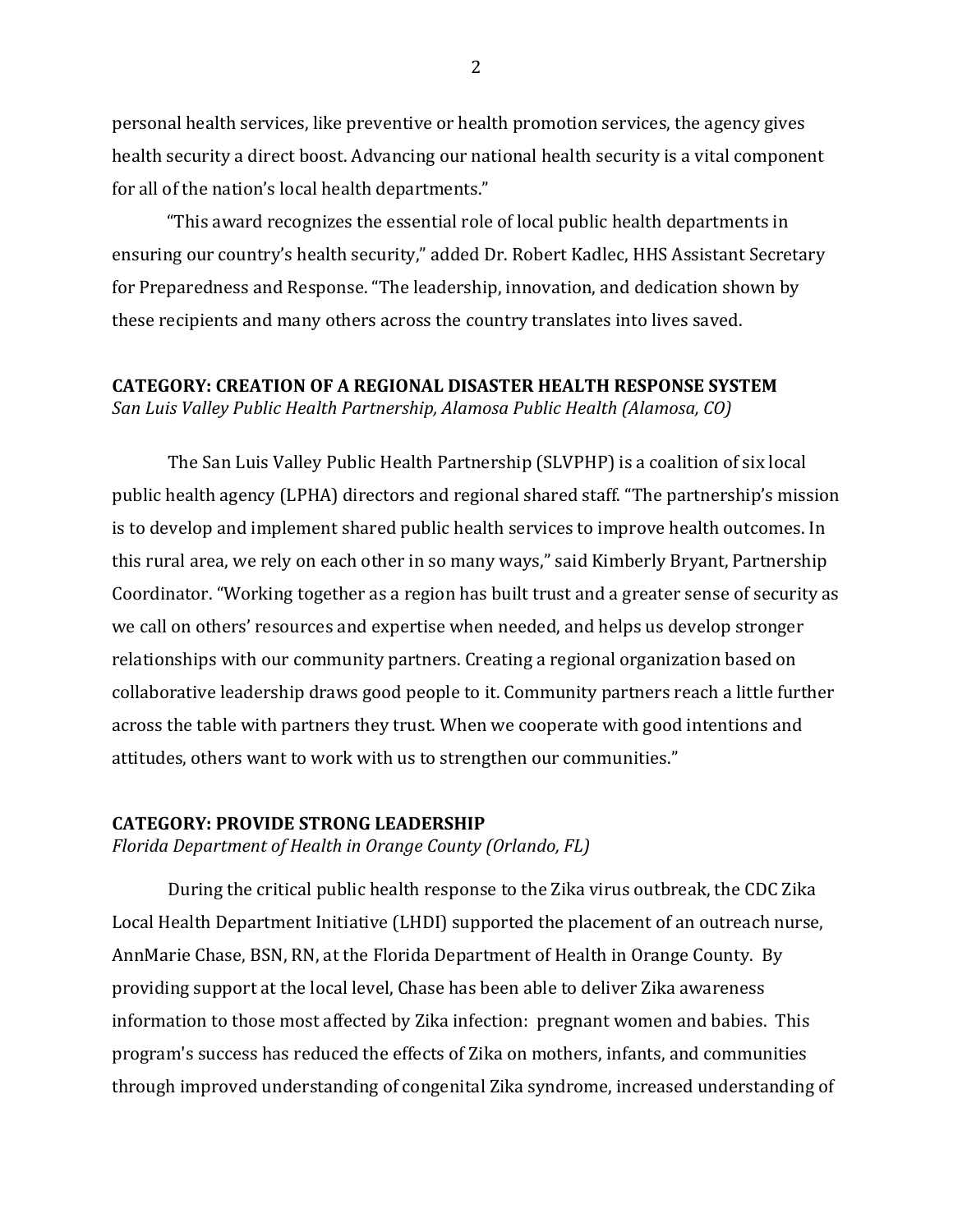testing protocols, increased number of at-risk individuals being tested, improved timeliness, completion and accuracy of surveillance data, and increased number of women and children connected to services. AnnMarie's leadership and demonstrated successes during her outreach efforts to community and professional organizations and other partner agencies, have not only had meaningful impact on the Zika response but also helped increase the capacity to prepare for the next emerging threat to moms and babies.

### **CATEGORY: SUPPORT THE SUSTAINMENT OF A ROBUST AND RELIABLE PUBLIC HEALTH SECURITY CAPACITY**

*Southern Nevada Health District (Las Vegas, NV)*

"This award is a reflection of the shared contributions of all our community partners. The collaborative efforts of Nevada's public safety organizations have helped to improve public health security through inter-agency coordination and a shared commitment to protecting and promoting the health and well-being of Southern Nevada residents and visitors,"- Joseph P. Iser, MD, Chief Health Officer.

Southern Nevada Health District and the Public Health Preparedness Analyst at the local level bring together Homeland Security activities with both CDC and ASPR priority areas. Examples of accomplishments contributing to public health security include: increased training provided by local law enforcement partners for Southern Nevada Health District Workforce to ensure readiness to meet the demands of the evolving threat landscape; provision of bi-weekly and monthly public health situational awareness reports by the Health District to a much larger spectrum of partners to ensure awareness; timely risk communication; and public preparedness activities prior to, during, or following hazard specific threats. Threats that have potential to impact responder operations or health threats to population and visitors are addressed by using cutting-edge public health capabilities and solutions to counter existing or new threats. The SNCTC is one of the few fusion centers in the nation to actively collaborate with the local health department for mutual aid.